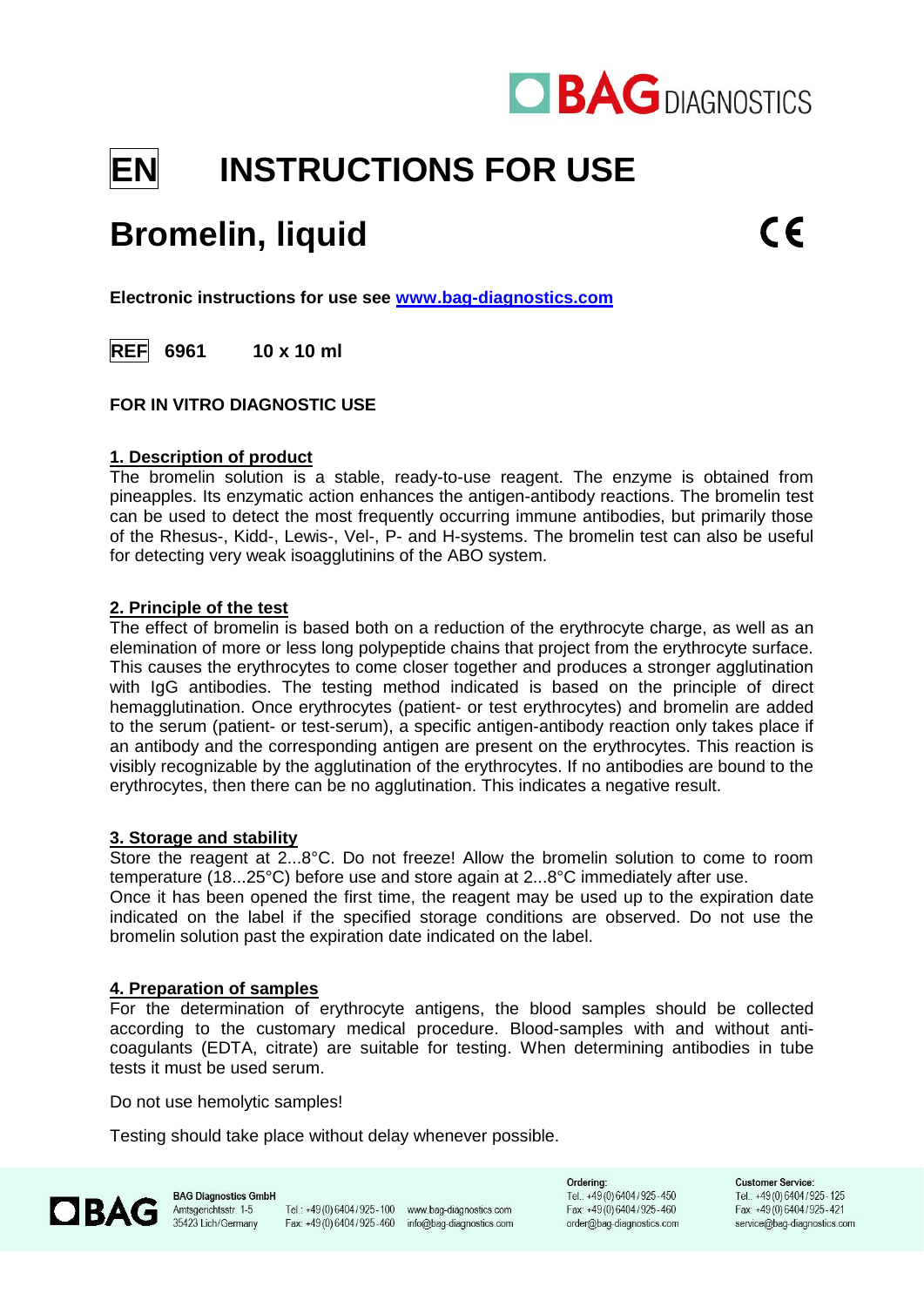If erythrocytes are stored for too long before testing, the erythrocyte antigens may change, which can lead to false positive or false negative reactions (see 9. Important Notes/Limitations of the Method).

## **5. Additional materials required**

Isotonic NaCl solution (isotonic saline) Test tubes (75 x 12 mm) Test tube rack Single-use Pasteur pipettes **Centrifuge** Specific antisera (IgG) Red blood cells of known phenotype

### **6. Test procedure**

### **Tube test**

- 1. Wash the erythrocytes to be examined once with isotonic saline and then make an erythrocyte suspension of 2 - 3% in isotonic saline.
- 2. Place 1-2 drops of the serum to be tested or the specific test serum and 1-2 drops of the erythrocyte suspension to be tested or test erythrocytes in a labeled test tube.
- 3. Add 1 drop bromelin solution and mix.
- 4. Incubate for 15 minutes at room temperature (18...25°C).
- 5. Centrifuge 1 minute at 400 x g (1500 rpm) or at an alternative rpm with an appropriate time adjustment.
- 6. Resuspend the cells by gently shaking the tube and examine macroscopically for agglutination.

The test can be stopped here or continued with a coombs test. Please follow the instructions for use for the coombs reagent.

Comments: Do not examine the test microscopically.

If it is not desired to detect cold reactive antibodies incubate the test at 37°C.

It is recommended that an auto control and a positive and a negative control with known erythrocytes should be tested in parallel with each batch of tests.

It is recommended to check the enzyme activity of every test series by testing a mix of low reacting rhesus antibodies, which reacts positive with all erythrocytes.

## **7. Interpretation of the results**

A) Serum (antibody determination)

Agglutination with one or several erythrocyte suspensions indicates the presence of one or several antibodies in the serum tested. Antibodies can then be identified by means of an erythrocyte panel with the help of the antigram in an exclusion procedure.



**BAG Diagnostics GmbH** Amtsgerichtsstr. 1-5 35423 Lich/Germany

Tel.: +49(0)6404/925-100 www.bag-diagnostics.com Fax: +49(0)6404/925-460 info@bag-diagnostics.com

**2** / **4**

Ordering: Tel.: +49(0)6404/925-450 Fax: +49(0)6404/925-460 order@bag-diagnostics.com

**Customer Service:** Tel.: +49 (0) 6404 / 925 - 125 Fax: +49(0)6404/925-421 service@bag-diagnostics.com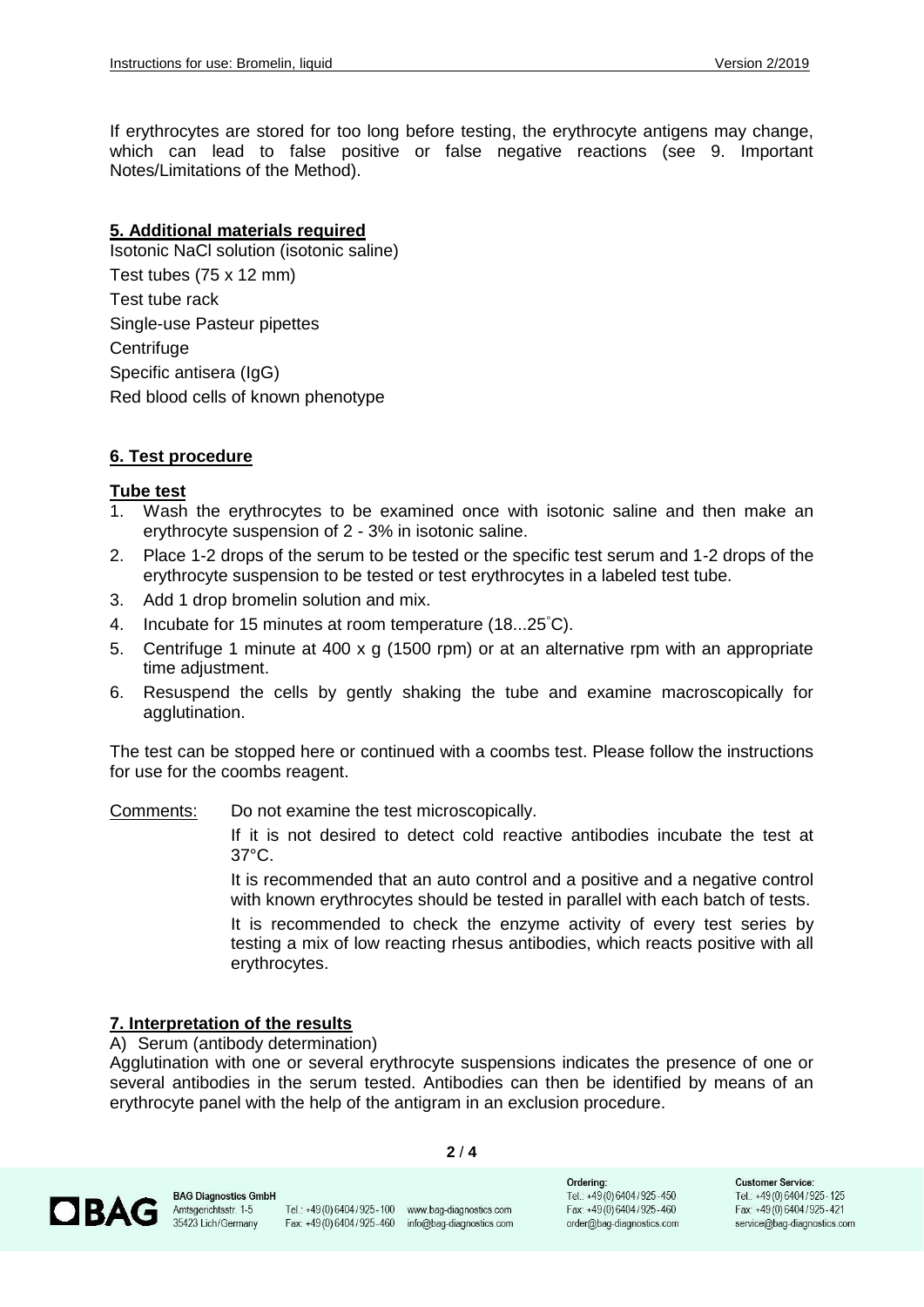B) Erythrocytes (determination of erythrocyte antigens)

Agglutination with a defined antiserum indicates the presence of the corresponding antigen. If there is no agglutination of the erythrocytes with the antiserum, this indicates the absence of the corresponding antigen.

The limitations of the method must be considered when interpreting the results (see 9. Important Notes/Limitations of the Method).

## **8. Stability of reactions**

All test results must be interpreted immediately once centrifugation is complete.

## **9. Important notes/limitations of the method**

- 1. The proteolytic activity of the bromelin reduces the agglutination reactions of the MNSs and Duffy systems and the Xg, Pr and T antigen, so that false negative reactions may occur.
- 2. The reagent is suitable for in vitro diagnostic use only and may only be used by trained, qualified personnel.
- 3. The presence of autoagglutinins in test specimens may cause false reactions, also red cells coated with allo- or auto-antibodies (positive DAT).
- 4. A concentration of the enzyme too low or too high in relation to the antigen-antibody mixture will cause false results.
- 5. Due to the variability of antigen expression, cells may react weaker than the positive control used for the test, depending on phenotype.
- 6. False positive results may occur because of bacterial or chemical contamination of the reagent, the samples or the physiological NaCl solution and/or because of incorrect centrifuging.
- 7. False negative results or unexpected weak reactions may be caused by an insufficient cell concentration, insufficient incubation temperature or time and/or insufficient centrifugation, but also by storing the erythrocytes for too long and/or under inappropriate conditions. Reading the results of the test too late, agitating the erythrocyte sediment too strongly, and other deviations from the indicated testing procedure can also lead to weaker or false negative results.
- 8. In general, false negative or false positive results can result from inappropriate techniques, incorrect centrifugation or incubation, dirty tubes, incorrect pH of the isotonic NaCl solution and/or contaminated materials and samples.
- 9. Microbial or chemical contamination of the bromelin solution must be absolutely avoided because this shortens the shelf life of the product and can lead to false results.
- 10. Light cloudiness does not influence the reactivity of the product.
- 11. This reagent should be used as supplied without any additives (albumin, LISS) or dilution.
- 12. Deviation from the recommended Instructions for use may result in less than optimal product performance. User-defined deviations such as modifications of test procedures, serum dilution for use in automat or cards, freezing of serum on microtiter plates etc. may require validation by the user.
- 13. Whether transfusions or transplantation have taken place should always be taken into consideration when interpreting the results. Any history of transfusions and/or transplantation, as well as the patient's medication history, should be taken into consideration when interpreting results.